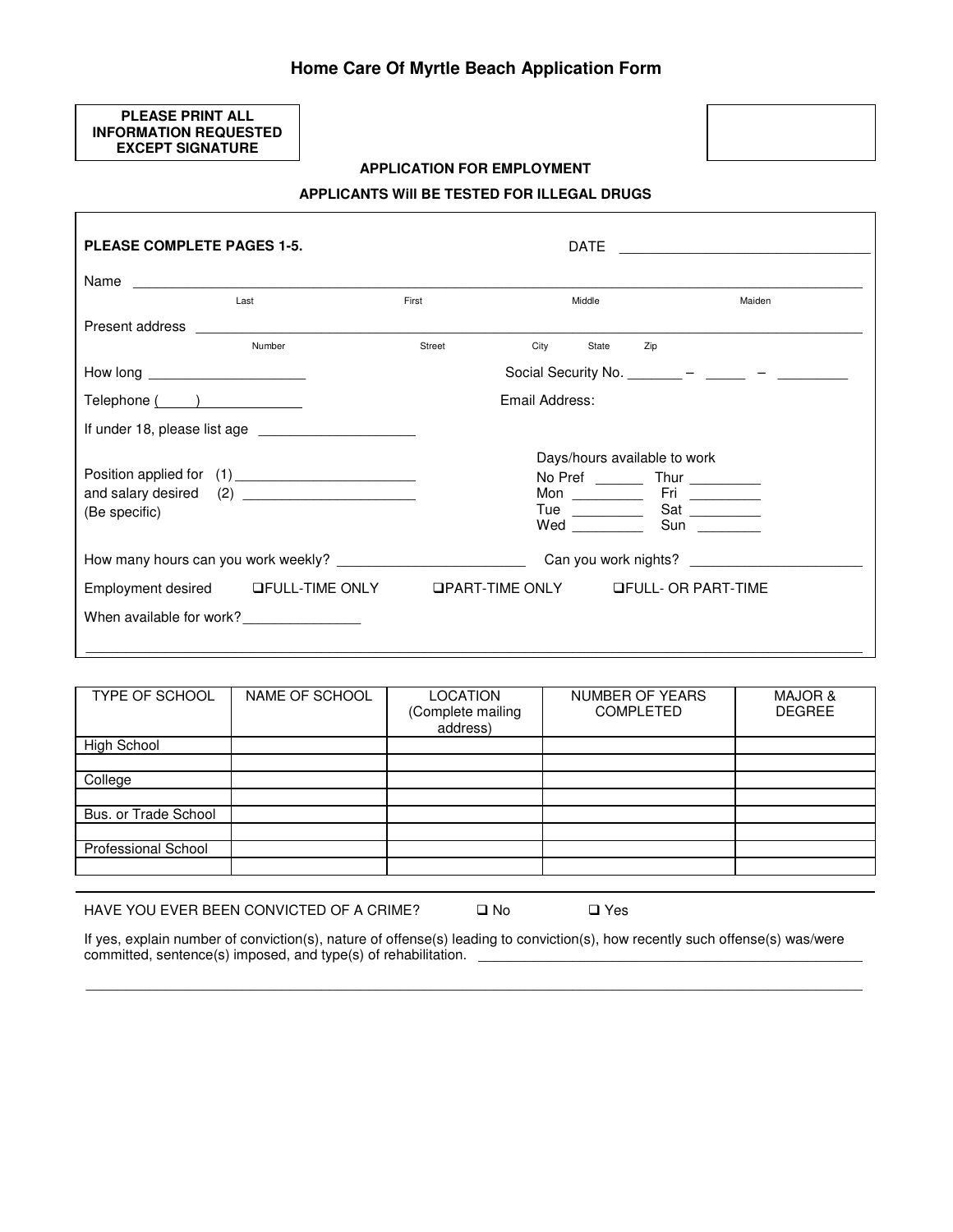### **PLEASE PRINT ALL INFORMATION REQUESTED EXCEPT SIGNATURE**

 $\mathbf{r}$ 

**APPLICATION FOR EMPLOYMENT**

|                                       | DO YOU HAVE A DRIVER'S LICENSE? □ Yes □ No                                                                                         |                  |            |             |                    |                                                                                                                                                                                                                                              |                            |            |
|---------------------------------------|------------------------------------------------------------------------------------------------------------------------------------|------------------|------------|-------------|--------------------|----------------------------------------------------------------------------------------------------------------------------------------------------------------------------------------------------------------------------------------------|----------------------------|------------|
| Driver's license<br><b>QChauffeur</b> | Expiration date __________________________                                                                                         |                  |            |             |                    | What is your means of transportation to work? Network and the set of the set of the set of the set of the set of the set of the set of the set of the set of the set of the set of the set of the set of the set of the set of<br>□ Operator | Commercial (CDL)           |            |
|                                       | Have you had any accidents during the past three years? Y N<br>Have you had any moving violations during the past three years? Y N |                  |            |             |                    |                                                                                                                                                                                                                                              | How many?                  |            |
|                                       |                                                                                                                                    |                  |            |             | <b>OFFICE ONLY</b> |                                                                                                                                                                                                                                              |                            |            |
| <b>Typing</b>                         | $\square$ Yes<br>$\square$ No                                                                                                      |                  | <b>WPM</b> | 10-key □ No | $\square$ Yes      | Word<br>Processing                                                                                                                                                                                                                           | $\Box$ Yes<br>$\square$ No | <b>WPM</b> |
| Personal<br>Computer                  | $\Box$ Yes<br>$\square$ No                                                                                                         | <b>PC</b><br>Mac | □<br>❏     |             |                    | Skills                                                                                                                                                                                                                                       |                            |            |
|                                       | Telephone ( )                                                                                                                      |                  |            |             |                    | Position<br>An application form sometimes makes it difficult for an individual to adequately summarize a complete background. Use the                                                                                                        |                            |            |
|                                       | which you are applying.                                                                                                            |                  |            |             |                    | space below to summarize any additional information necessary to describe your full qualifications for the specific position for                                                                                                             |                            |            |
|                                       |                                                                                                                                    |                  |            |             |                    |                                                                                                                                                                                                                                              |                            |            |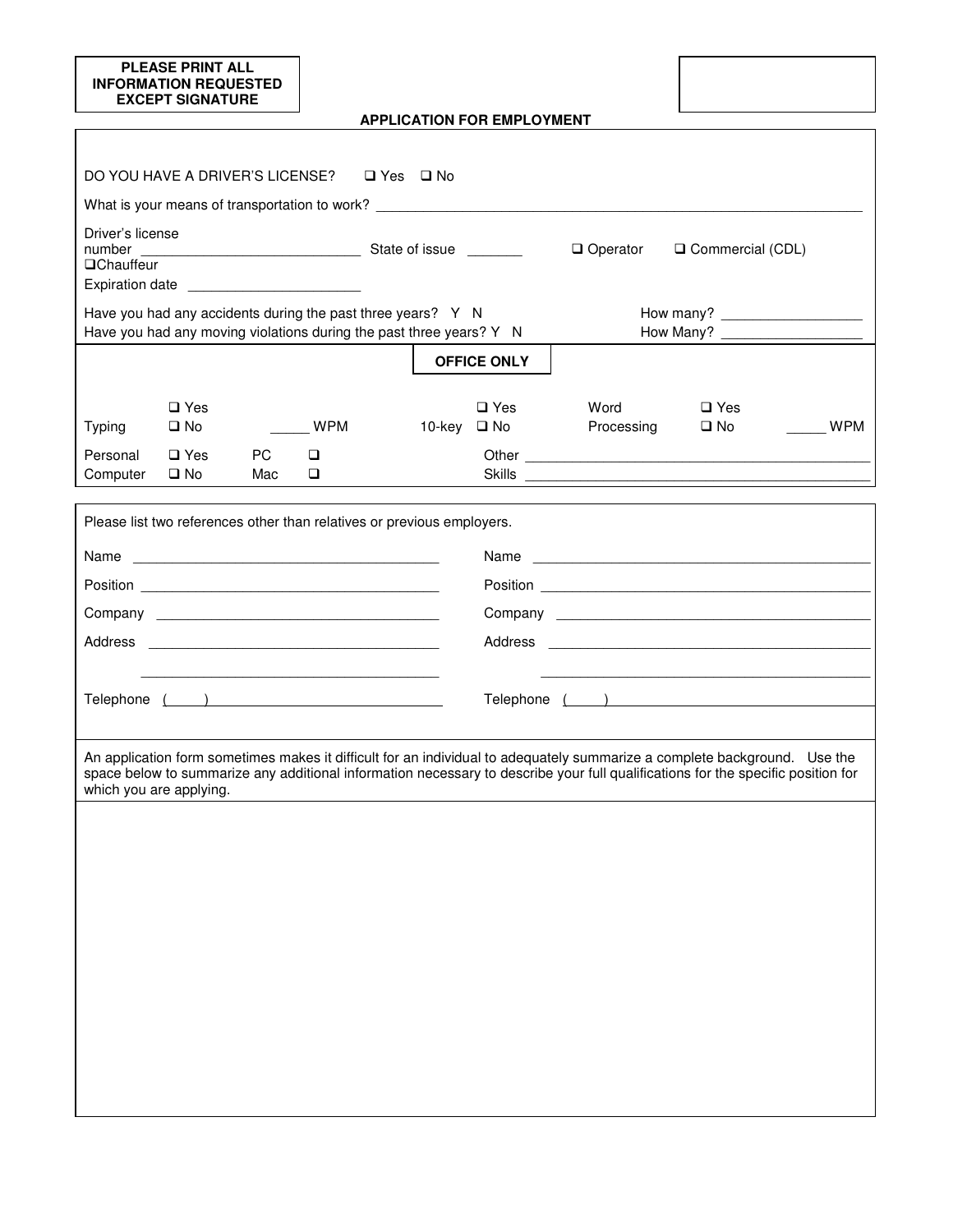# **PLEASE PRINT ALL INFORMATION REQUESTED EXCEPT SIGNATURE APPLICATION FOR EMPLOYMENT**  MILITARY HAVE YOU EVER BEEN IN THE ARMED FORCES?  $\Box$  Yes  $\Box$  No ARE YOU NOW A MEMBER OF THE NATIONAL GUARD?  $\Box$  Yes  $\Box$  No Specialty \_\_\_\_\_\_\_\_\_\_\_\_\_\_\_\_\_\_\_\_\_\_\_\_\_\_\_\_\_\_\_\_\_\_ Date Entered \_\_\_\_\_\_\_\_\_\_\_\_\_\_\_\_ Discharge Date \_\_\_\_\_\_\_\_\_\_\_\_\_ **Work Experience** Please list your work experience for the **past five years** beginning with your most recent job held. If you were self-employed, give firm name. **Attach additional sheets if necessary.**

| Name of employer<br>Address                                                                                                       | Name of last<br>supervisor | <b>Employment dates</b> | Pay or salary |  |
|-----------------------------------------------------------------------------------------------------------------------------------|----------------------------|-------------------------|---------------|--|
| City, State, Zip Code<br>Phone number                                                                                             |                            | From                    | Start         |  |
|                                                                                                                                   |                            | To                      | Final         |  |
|                                                                                                                                   | Your last job title        |                         |               |  |
| Reason for leaving (be specific)                                                                                                  |                            |                         |               |  |
| List the jobs you held, duties performed, skills used or learned, advancements or promotions while you worked at this<br>company. |                            |                         |               |  |
|                                                                                                                                   |                            |                         |               |  |
|                                                                                                                                   |                            |                         |               |  |
|                                                                                                                                   |                            |                         |               |  |

| Name of employer<br>Address                                                                                                       | Name of last<br>supervisor | <b>Employment dates</b> | Pay or salary |  |
|-----------------------------------------------------------------------------------------------------------------------------------|----------------------------|-------------------------|---------------|--|
| City, State, Zip Code<br>Phone number                                                                                             |                            | From                    | Start         |  |
|                                                                                                                                   |                            | To                      | Final         |  |
|                                                                                                                                   | Your Last Job Title        |                         |               |  |
| Reason for leaving (be specific)                                                                                                  |                            |                         |               |  |
| List the jobs you held, duties performed, skills used or learned, advancements or promotions while you worked at this<br>company. |                            |                         |               |  |
|                                                                                                                                   |                            |                         |               |  |
|                                                                                                                                   |                            |                         |               |  |
|                                                                                                                                   |                            |                         |               |  |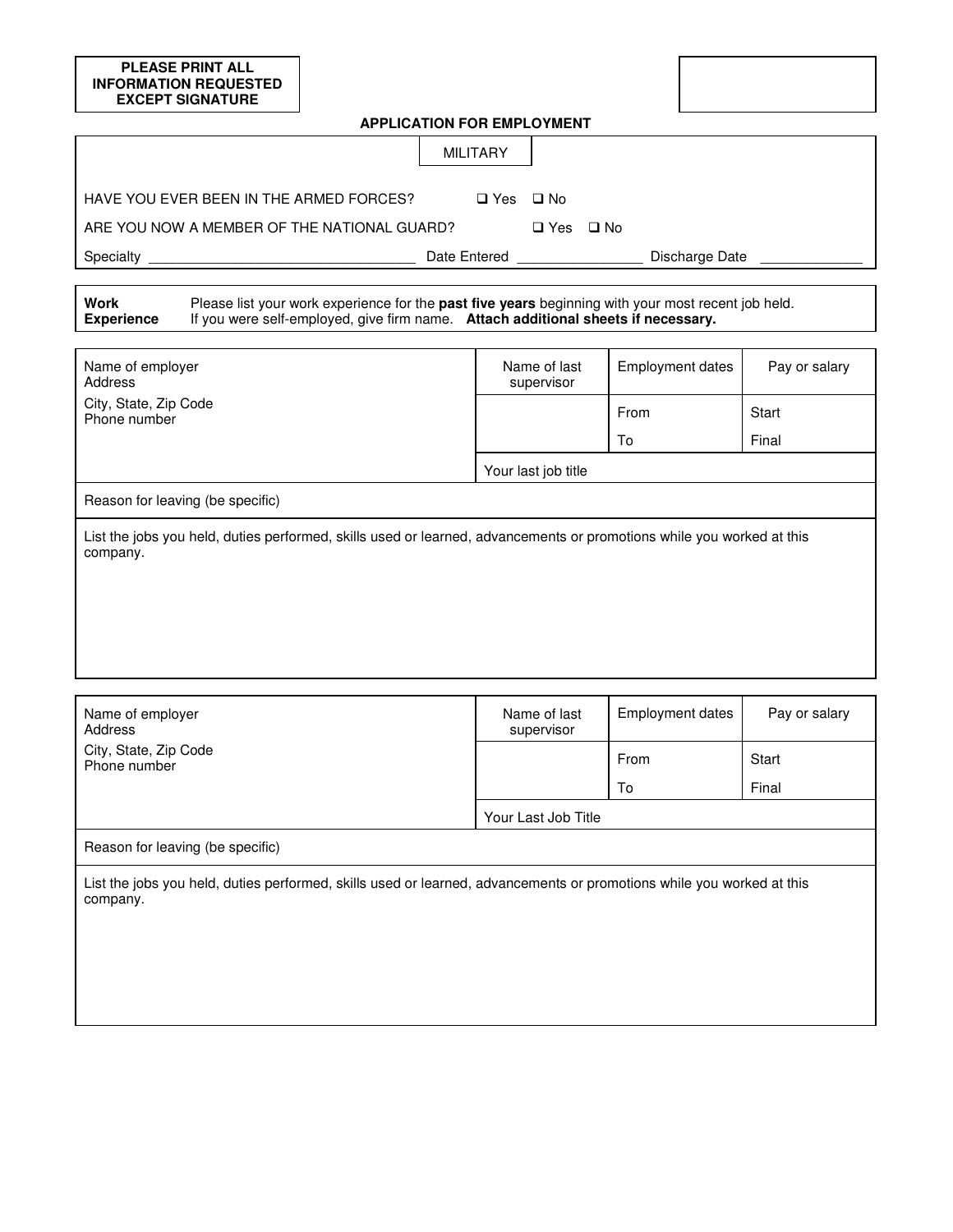### **PLEASE PRINT ALL INFORMATION REQUESTED EXCEPT SIGNATURE**

### **APPLICATION FOR EMPLOYMENT**

**Work experience** Please list your work experience for the **past five years** beginning with your most recent job held. If you were self-employed, give firm name. **Attach additional sheets if necessary.**

| Name of employer<br>Address                                                                                                       | Name of last<br>supervisor | <b>Employment dates</b> | Pay or salary |  |  |
|-----------------------------------------------------------------------------------------------------------------------------------|----------------------------|-------------------------|---------------|--|--|
| City, State, Zip Code<br>Phone number                                                                                             |                            | From                    | Start         |  |  |
|                                                                                                                                   |                            | To                      | Final         |  |  |
|                                                                                                                                   | Your last job title        |                         |               |  |  |
| Reason for leaving (be specific)                                                                                                  |                            |                         |               |  |  |
| List the jobs you held, duties performed, skills used or learned, advancements or promotions while you worked at this<br>company. |                            |                         |               |  |  |
|                                                                                                                                   |                            |                         |               |  |  |
|                                                                                                                                   |                            |                         |               |  |  |
|                                                                                                                                   |                            |                         |               |  |  |

| Name of employer<br>Address                                                                                                       | Name of last<br>supervisor | <b>Employment dates</b> | Pay or salary |
|-----------------------------------------------------------------------------------------------------------------------------------|----------------------------|-------------------------|---------------|
| City, State, Zip Code<br>Phone number                                                                                             |                            | From                    | Start         |
|                                                                                                                                   |                            | To                      | Final         |
|                                                                                                                                   | Your last job title        |                         |               |
| Reason for leaving (be specific)                                                                                                  |                            |                         |               |
| List the jobs you held, duties performed, skills used or learned, advancements or promotions while you worked at this<br>company. |                            |                         |               |

| May we contact your present employer?      | $\Box$ Yes $\Box$ No |  |
|--------------------------------------------|----------------------|--|
| Did you complete this application yourself | □ Yes □ No           |  |
| If not, who did?                           |                      |  |